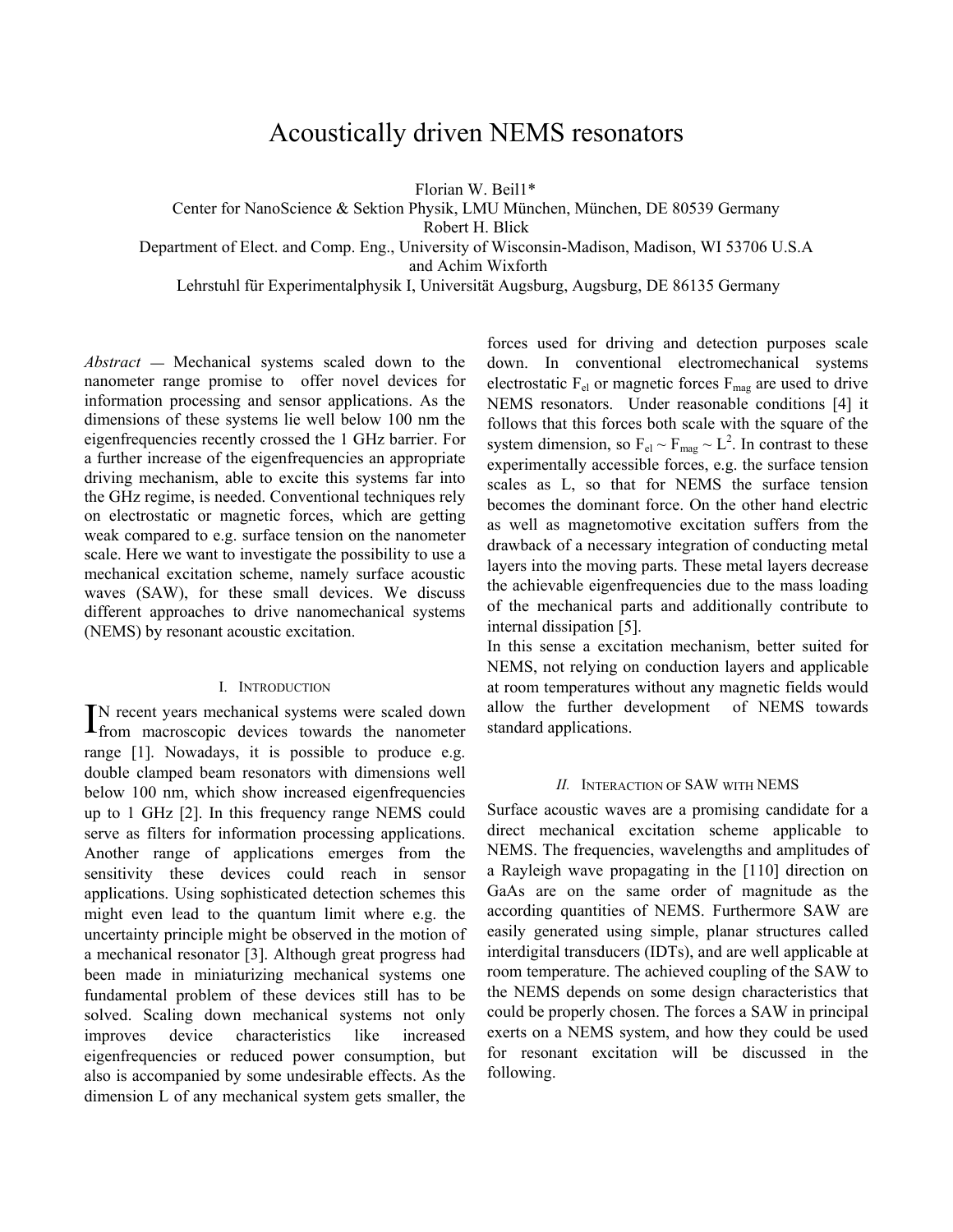

Figure 1: (a) The beam is oriented parallel to the SAW wave vector. Due to the SAW induced movement of the beam's suspensions the beam is stressed, and the mechanical deformation forces  $F_{me}$  act on the beam. (b) If the beam is oriented perpendicular to the SAW wave vector, the only forces acting on the beam are the acceleration forces  $F_{ac}$ . (c) Implementation of a model system. The electron micrographs show in the overview on the left side two IDTs for SAW generation, while the zoomed image on the right shows the freely suspended beam resonator. With this setup it was possible to investigate non-resonant interaction of SAW with NEMS beam resonators [5,6].

For further considerations we restrict ourselves to a simple mechanical system, namely a double clamped beam resonator. This structure is widely used in recent research due to the higher eigenfrequencies and improved quality factors compared to other resonant structures like cantilever beams. The beam resonator is produced on the surface of a piezoelectric material like GaAs, by successive steps of electron beam lithography, anisotropic RIE etching and selective isotropic wet etching (for further details on production of NEMS refer to [6]). To interact with the SAW a beam resonator is placed in the line of fire of IDTs, which effectively convert an applied RF signal with frequency  $f_{saw}$  into

acoustic waves. The mid frequency of the IDT is given by  $f_{saw} = v_{saw}/\lambda$ , where  $v_{saw}$  is the SAW velocity and  $\lambda$  is the lithographically defined wavelength of the SAW (see Fig. 1). A SAW propagating along the crystal's surface now will interact with the suspended beam resonator via the induced motion of the beam's suspensions. As the wavelength  $\lambda$  usually is large compared to the vertical dimension h of the beam (h is determined by the heterostructure, the sample is made of) it is not possible to feed acoustic power directly into the suspended resonator.

Two limits for the SAW-beam interaction are possible. In the first setup the beam is oriented perpendicular to the SAW wave vector [see Fig.  $1(a)$ ]. In this configuration the SAW will move both suspensions of the beam in phase, and the only force that acts on the resonator is the acceleration force  $F_{ac}$ . This force is given by

$$
F_{ac} = m \cdot a = \rho \cdot L^3 \cdot A_{saw} \cdot \Omega_{saw}^2 \approx \rho \cdot A_{saw} \cdot L
$$
\n(1)

where m is the mass of the beam,  $\rho$  its density,  $A_{saw}$  the amplitude of the SAW and  $\Omega_{\text{saw}}$  the frequency of the SAW. Assuming that the SAW is frequency matched to the beam's eigenfrequency  $\Omega_{\text{saw}}$  scales as the inverse of the beam's dimension  $L^{-1}$  [4], and the total force scales as L. Although this is a better scaling than magnetic or electrostatic forces, the prefactor, due to an typical SAW amplitude of  $A_{\text{saw}}=1$  Å, is small. Stronger forces can be exerted on the beam when orienting it parallel to the SAW wave vector, and matching its length 1 to  $\lambda/2$  [see Fig. 1(b)]. In this case the suspension points of the beam will be moved out of phase an the mechanical force  $F_{me}$ , acting on the beam will be given by

$$
F_{me} = c \cdot S_{11} \cdot a_{beam} \approx c \cdot \frac{\Delta l}{l} \cdot a_{beam} \approx c \cdot A_{saw} \cdot L
$$
\n(2)

where c is the elastic constant,  $S_{11}$  is the longitudinal strain in the beam,  $a_{\text{beam}}$  is the beam's cross section,  $\Delta l$  is the elongation of the beam due to the action of the SAW, and Asaw is the longitudinal SAW amplitude. Due to the typical size of  $c=10^{11}$  N m<sup>-2</sup>, this force component will be orders of magnitude larger than  $F_{ac}$ .

Although the mechanical deformation forces are strong compared to the accelerative forces, the SAW induced strain in the beam does not favor direct excitation of eigenmodes (in contrast to  $F_{ac}$ , as this force component acts in transversal direction on the beam, similar to mangetomotive or electrostatic actuation). On the other hand the periodic stresses induced in the beam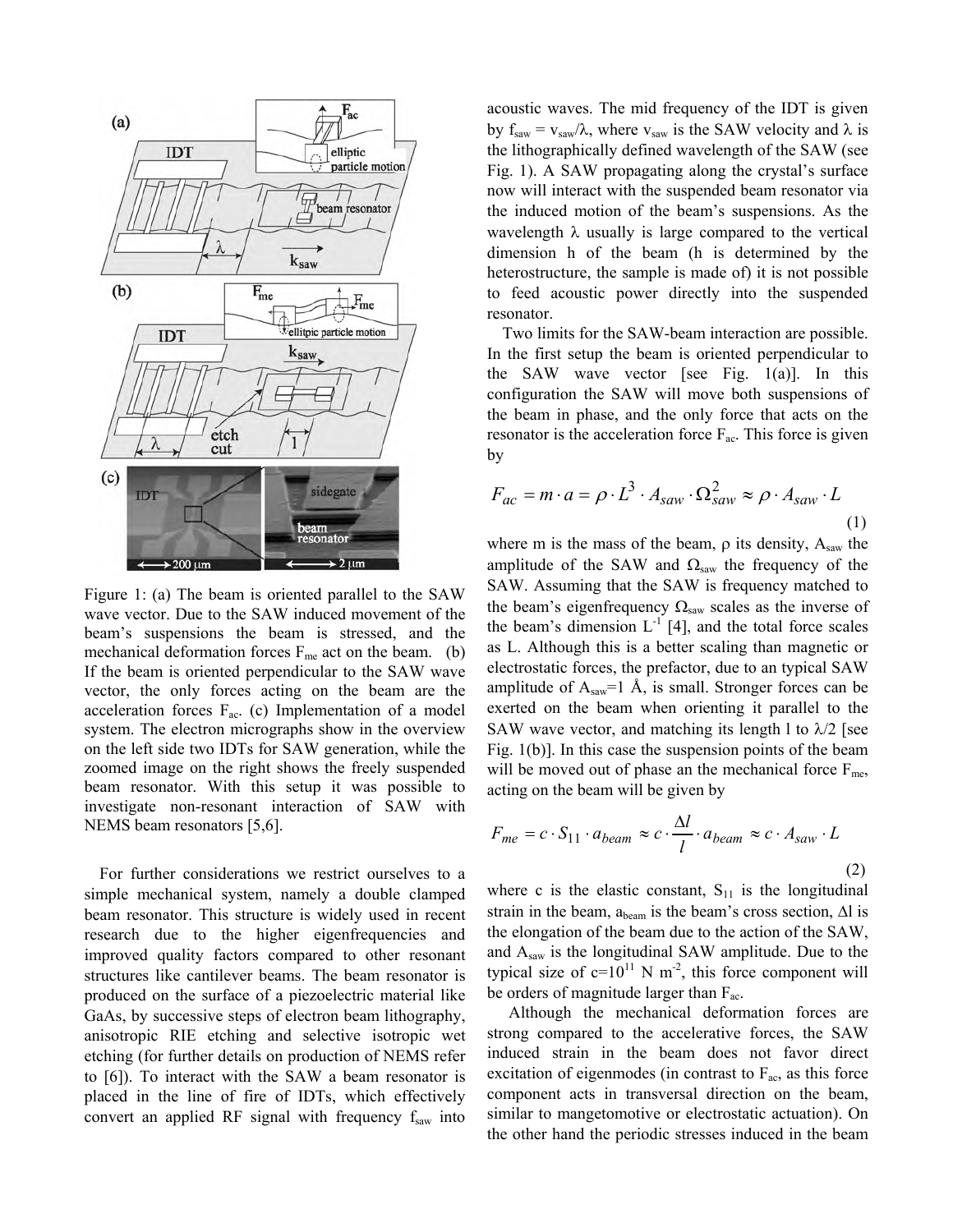by the SAW could readily be used to excite parametric resonances, when the SAW is frequency matched to a beam's eigenmode. The SAW induced longitudinal strain periodically modulates the eigenfrequencies of the beam, so that the beam's motion  $x_i$  due to its i-th eigenmode can be described by

$$
\frac{\partial^2 x_i}{\partial t^2} + (\omega_i + \Delta \omega_i \cdot \cos(\Omega_{saw} \cdot t))^2 \cdot x_i = 0 \tag{3}
$$

where  $x_i$  is the amplitude of the i-th beam's eigenmode,  $\omega_i$  is the eigenfrequency of the i-th mode,  $\Omega_{\text{saw}}$  is the SAW frequency and  $\Delta \omega_i$  is the modulation of the eigenfrequency of mode i, due to the SAW induced stress. Equation (3) has the form of a parametric differential equation. The solutions of this equation show stable or unstable behavior, dependent on the position in the parameter space  $\Delta \omega_i \times \Omega_{\text{saw}}$  [8]. If the SAW frequency is matched to an eigenfrequency  $\omega_i$  of the beam, the corresponding eigenmode will be parametrically excited by the SAW. Crucial for this concept of acoustic excitation is the achievable size of the parameter  $\Delta\omega$ . Assuming a SAW amplitude of 1 Å, together with a beam length of  $l=1 \mu m$ , results in a longitudinal strain in the beam of  $S_{11}$ =10<sup>-4</sup> [5]. Due to this strain the frequency  $\omega_i$  of eingenmode i will shift following [9]

$$
\omega_{i} = \omega_{i}^{0} \sqrt{1 + \frac{F_{me}}{F_{i}}} = \omega_{i}^{0} \sqrt{1 + \frac{c \cdot S_{11} \cdot a_{beam} \cdot l^{2}}{(i \cdot \pi)^{2} \cdot c \cdot I}} = \omega_{i}^{0} \sqrt{1 + \frac{24 \cdot l \cdot A_{saw}}{h^{2} \cdot (i \cdot \pi)^{2}}}
$$
(4)

where  $\omega_i^0$  is the unstressed eigenfrequency of mode i,  $F_i$ is the critical load for the Euler instability, and I is the beam's momentum. In Eq. (4) a matching of 1 to  $\lambda/2$ was assumed, so that  $\Delta l=2A_{\text{saw}}$ . Assuming a height h=200 nm, the relative modulation of e.g. the third eigenfrequency  $\Delta \omega_3/\omega_3$  will be on the order of several 0.1%. Figure 2 shows the calculated amplified and unamplified regions for an assumed third harmonic  $\omega_3$  of around 100 MHz. From this it is clear that parametric resonances in NEMS beam resonators, driven by SAW should be observable, assumed the SAW is frequency matched to an eigenmode of the beam resonator. This matching can be achieved by use of broadband IDTs together with finite element simulations of double clamped beam resonators [10].



Figure 2: The time development of the solution of Eq. (3) depends on the parameters  $\Omega_{\text{saw}}$  and  $\Delta \omega_{3}$ . If  $\Omega_{\text{saw}}$  is close to the eigenfrequency  $\omega_3$ , this eigenmode gets amplified. The figure shows the calculated region of amplification for a relative shift in eigenfrequency of the third eigenmode  $\Delta \omega_3 / \omega_3$  up to 3 10<sup>-3</sup>, whereas the third eigenfrequency was assumed to be around 100 MHz. The simulated data was smoothed to give a more realistic picture of the results expected in measurements.

#### III. CONCLUSION

We have shown by theoretical considerations that it is feasible to use SAW as a high frequency, room temperature excitation mechanism for nanomechanical beam resonators. The SAW can in principle exert acceleration as well as mechanical deformation forces on the beam. The exerted stress forces are orders of magnitude larger than the achievable acceleration forces, which predestine them as a parametric excitation scheme. The change in eigenfrequencies due to the stress exerted by the SAW is large enough to observe parametric amplification of a frequency-matched eigenmode.

### IV. ACKNOLWEDGEMENTS

We gratefully acknowledge financial support by the Deutsche Forschungsgemeinschaft under contract number DFG/Bl-487/3. We also like to thank Jörg P. Kotthaus for stimulating discussions and continuing support.